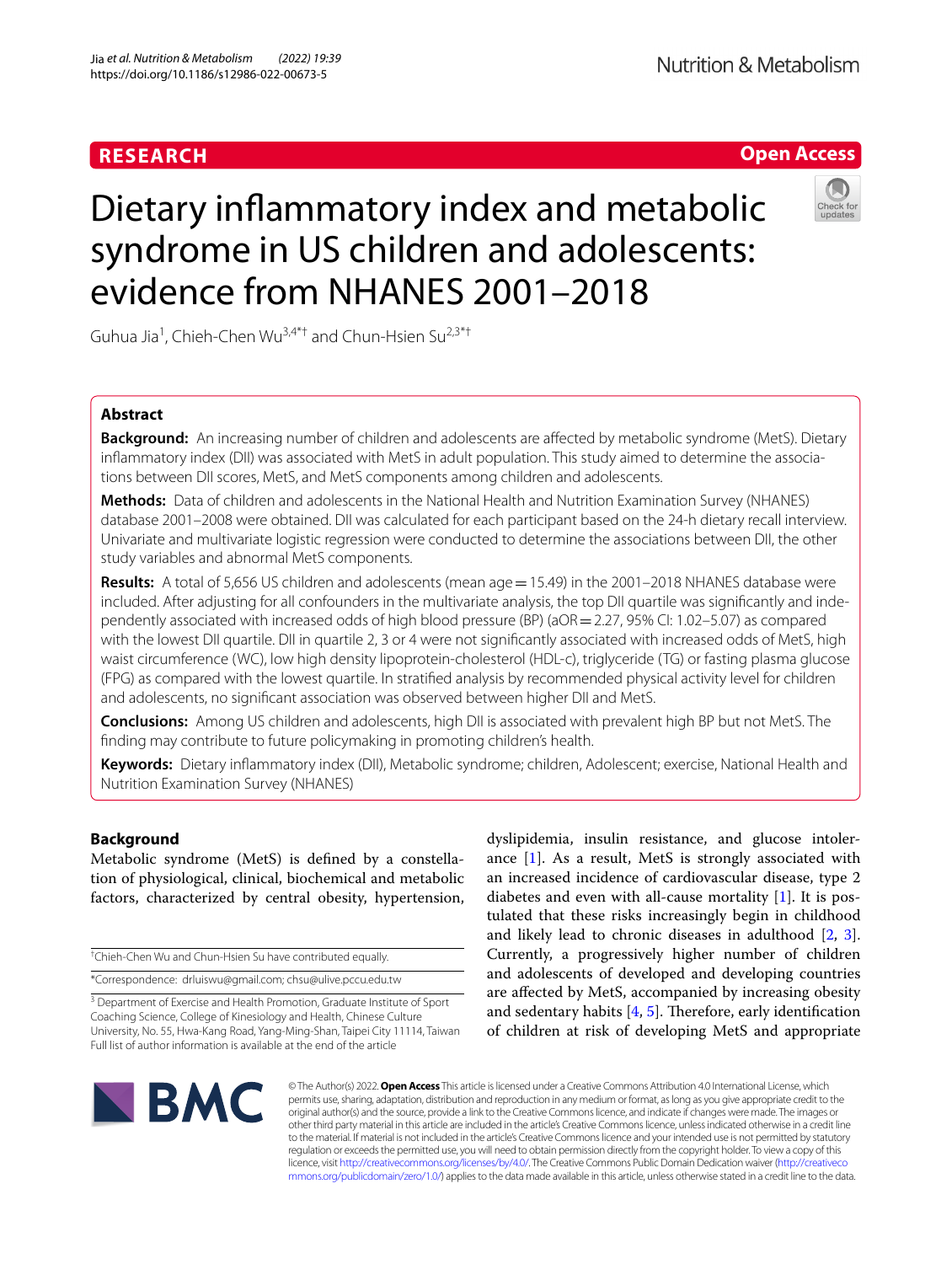intervention are paramount in order to minimize the future disease burden.

Diet is one of the central modulators of subclinical infammation, which can be evaluated in humans through levels of markers including tumor necrosis factor-alpha (TNFα), high sensitivity C-reactive protein (hsCRP), or cell adhesion molecules  $[6]$  $[6]$ . The Western dietary pattern is associated with high hsCRP [\[7](#page-8-6)]. In contrast, the Mediterranean diet reduces infammation and possibly protects adults and obese children against MetS [\[8](#page-8-7)[–10\]](#page-8-8).

Unveiling the link between dietary infammatory potential and cardiometabolic risks may further beneft the control and prevention of cardiometabolic diseases. The DII score, developed in 2009 and updated in 2014, intends to evaluate the infammatory potential of individual's diet based on the balance of pro-and antiinfammatory properties of its components, including macronutrients, vitamins, minerals, favonoids, and specifc food ingredients [\[11](#page-8-9), [12\]](#page-8-10). DII scores are calculated and standardized to the global reference derived from eleven population around the world, allowing their use across distinct ethnic populations and patterns of diet [[11,](#page-8-9) [12](#page-8-10)].

As infammation may represent a triggering factor in the origin of MetS, [\[13](#page-8-11), [14\]](#page-8-12) there were emerging interests on directly linking DII with MetS among various population, both Eastern and Western [\[15](#page-8-13)–[18\]](#page-9-0). However, most of the previous studies assessed the associations merely among the adult population, and evidence on the link between dietary infammatory potential and MetS and its components among children and adolescents is scarce. Considering the health impact of MetS in pediatric population, accordingly, this study aimed to determine the associations between DII scores and MetS in children and adolescents using a large cohort of the national representative database, with the hypothesis that increased DII is associated with prevalent MetS and its components among this specifc population.

#### **Methods**

#### **Data source**

This study used data from the National Health and Nutrition Examination Survey (NHANES) database, which was collected by the Centers for Disease Control and Prevention (CDC), National Center for Health Statistics (NCHS) in the USA. The survey is designed to evaluate the health and nutritional status of adults and children in the USA. It uses a complex, multistage design to collect and analyze data representative of the national, noninstitutionalized population. A household interview and extensive examination in a mobile examination center (MEC), such as a physical examination, specialized measurements, and laboratory tests, were performed for participants in the NHANES. Such data is reliable and can be equated to a population-level assessment [\[19](#page-9-1)]. The NHANES was reviewed and approved through the NCHS Research Ethics Review Board, and each participant provided informed consent ([https://www.cdc.gov/](https://www.cdc.gov/nchs/nhanes/irba98.htm) [nchs/nhanes/irba98.htm\)](https://www.cdc.gov/nchs/nhanes/irba98.htm). Additionally, all NHANES data released by the NCHS is de-identifed, and remained anonymous during data analysis.

#### **Study population**

The present study extracted data from nine study cycles in the NHANES database: 2001–2002, 2003–2004, 2005– 2006, 2007–2008, 2009–2010, 2011–2012, 2013–2014, 2015–2016, 2017–2018). Children and adolescents aged 12–19 years who had complete information on the components of MetS and 24-h dietary recall data for computing DII were eligible to be included.

#### **Study variables**

#### **Assessment of MetS and its components**

We used a previously validated criteria developed by Jollife et al. for defning the adolescent (12 to 19 years old) MetS in the present analysis  $[20]$  $[20]$ . This criteria developed age- and sex-specifc cut-points for WC, BP, HDL-c, TG and FPG level based on data from the Third National Health and Nutrition Examination Survey (NHANES III, 1988 to 1994) and the 1999–2000 and 2001–2002 NHANES surveys. In particular, age- and gender-specifc growth curves were developed with the Lambda Mu Sigma method. At frst, each MetS component growth curve was linked to the respective Adult Treatment Panel III (ATP) and International Diabetes Federation (IDF) criteria cut-points. Then, the adolescent cut-points were linked to adults' by defning the percentile corresponding to the adult cut-point and regressing it backward into adolescence [\[20\]](#page-9-2). Details of the cut-points for each MetS criteria could were documented in Additional fle [1](#page-8-14): Table S1. In the present analysis, we followed the ATP criteria to defne MetS as fulflling three of the fve criteria.

#### **Assessment of DII**

In calculating each individual's DII, information of dietary intake for the nutrients and food items were derived from the NHANES 24-h recall data. Compared to the global reference database, a Z-score for each participant's food parameters was calculated by subtracting the global mean with the reported amount and dividing this value by the standard deviation. They were then converted to a proportion to minimize the effects of outliers. The standardized proportion was centered by doubling and subtracting one and then multiplied by the infammatory efect score of each food parameter and summed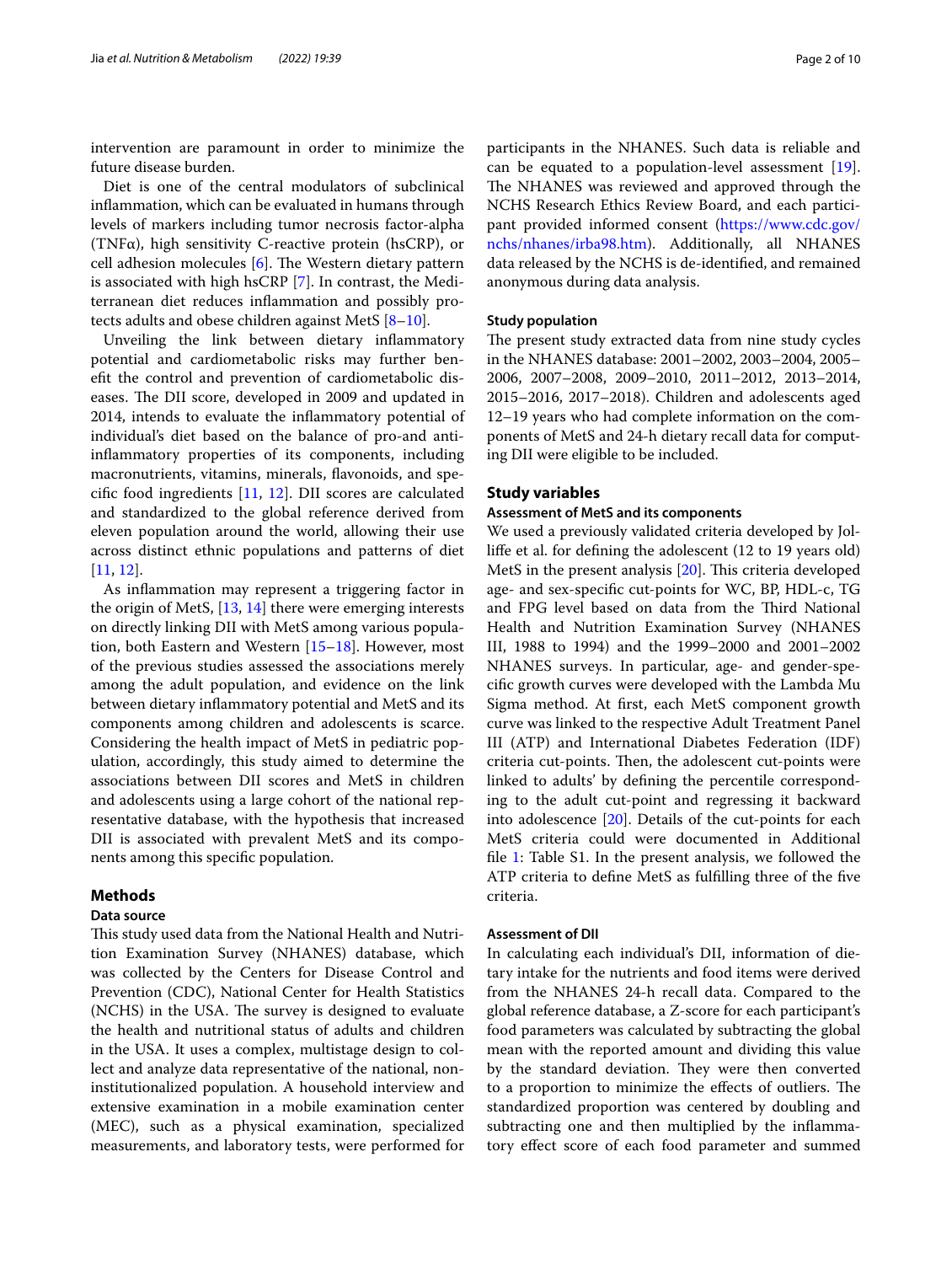to obtain an overall DII score for every participant in the study [\[11\]](#page-8-9). Higher DII scores represents a more proinfammatory diet, namely, a greater proinfammatory potential of the diet. In the present study, DII were categorized into quartiles, in which the highest quartile (Q4) represents the greatest proinfammatory potential. The information of vitamin D intake was not consistently reported by the NHANES across the study cycles and was omitted from the present analyses, in which 26 food parameters were included totally.

#### **Covariates**

Demographic data, including age, gender, race, family income to poverty ratio, and education level, were obtained through in-person interviews by trained interviewers using the Family and Sample Person Demographics questionnaires and the Computer-Assisted Personal Interviewing (CAPI) system (Confrmit Corp. New York, USA). Collected data were weighted following the NHANES protocol.

Smoke exposure status was classifed into three groups: not exposed, second-hand smoke exposure, and active smoker, identifed by individual's response to the questionnaires related to smoking combined with their serum nicotine level in the biochemical profle of the NHANES. Not exposed: no self-report smoking within past 30 days and serum cotinine <  $0.05 \mu g/L$ ; second-hand smoke exposure: no self-report smoking within past 30 days and with a serum cotinine level at  $0.05-15 \mu g/L$ ; active smoker: self-report smoking within past 30 days or having a serum cotinine level at  $\geq$  15 μg/L.

In estimating physical activity, the product of weekly time spent in each activity reported by the participant multiplied by the metabolic equivalent of task (MET) value for that activity were summed, yielding a MET-h index. One MET represents the energy expenditure of 1 kcal/kg body weight per hour. The current physical activity guideline recommends an average daily engagement in 60 min of moderate-to-vigorous physical activity (MVPA) for children and adolescents. Accordingly, we have categorized participants' physical activity level into ideal (at or above recommendation) and non-ideal (below recommendation) [[21\]](#page-9-3).

Sedentary time was assessed by the NHANES through the individual's daily hours of TV, video, or computer use according to the in-person interview data and was divided into three categories: <3, 3–6, and  $\geq$  6 h.

#### **Statistical analysis**

The NHANES uses a complex survey design to assure national representation, wherein sampling weights (WTMEC2YR), pseudo-stratum (SDMVSTRA), and pseudo-cluster (SDMVPSU) provided by the NHANES were applied in all analyses as guided by NCHS. [[23](#page-9-4)] Continuous variables are displayed as mean and standard error (SE), and categorical variables are presented as unweighted counts (weighted %). Linear regression analysis tested diferences in continuous variables, and categorical variables were assessed using a Wald chisquare test. Univariate and multivariate logistic regression models were performed to present the associations between the study variables, MetS, and its principal components. Data were shown as adjusted odds ratio (aOR) and 95% confdence interval (CI). Variables that showed signifcant values in the univariate analysis were adjusted in multivariate analyses. All statistical assessments were two-sided and evaluated with a signifcance of 0.05. Statistical analyses were performed using SAS statistical software (version 9.4, SAS Inc., Cary, NC, USA).

#### **Results**

Figure [1](#page-3-0) summarizes the process of cohort selection. After excluding the participants of missing information on the parameters for calculating DII or the components in defning MetS, a total of 5656 children and adolescent participants aged 12 to 19 years old in the NHANES during 2001 and 2018 were included as the primary cohort for further analyses. This final analytic sample was equivalent to a population-based sample size of 12,996,481 subjects in the US, using discharge weights provided by NHANES (Fig. [1](#page-3-0)**).**

Characteristics of the study participants are shown in Table [1,](#page-4-0) grouped into DII quartiles. The mean (SE) age of the study population was  $15.49$  (0.05). There were 2,937 (51.77%) males and 2,712 (48.23%) females. The mean (SE) DII score was -1.46 (0.02) in the overall study population. The ranges of DII scores in quartiles were  $<-1.95$ ,  $-1.95$  to  $-1.31$ ,  $-1.31$  to  $-0.79$ , and  $≥-0.79$ from quartile 1  $(Q1)$  to quartile 4  $(Q4)$ , respectively. The frequencies of prevalent high WC and low HDL-c differed signifcantly between DII quartiles. Children in the DII Q3 group had the highest proportion of high WC (29.96%,  $p < 0.001$ ) compared with the other DII groups. Children in the DII Q4 group had the highest proportion of low HDL-C (30.04%,  $p=0.004$ ) compared with the other DII groups. Age, sex, BMI, race, family income level, energy intake, smoke exposure, and physical activity level showed a signifcant diference between DII quartiles ( $p = 0.004$  for family income level and  $p < 0.001$ for the others). In specifc, as compared with DII Q1 to Q3, children in the DII Q4 group were younger (mean: 15.24 years old), of greater BMI (24.23 kg/m2), with lower energy intake (1384.64 kcal) and lower physical activity (2981.17 MET-min/week). DII Q4 group also had greater proportions of female (28.86%), non-Hispanic Black (28.88%), children from low-income family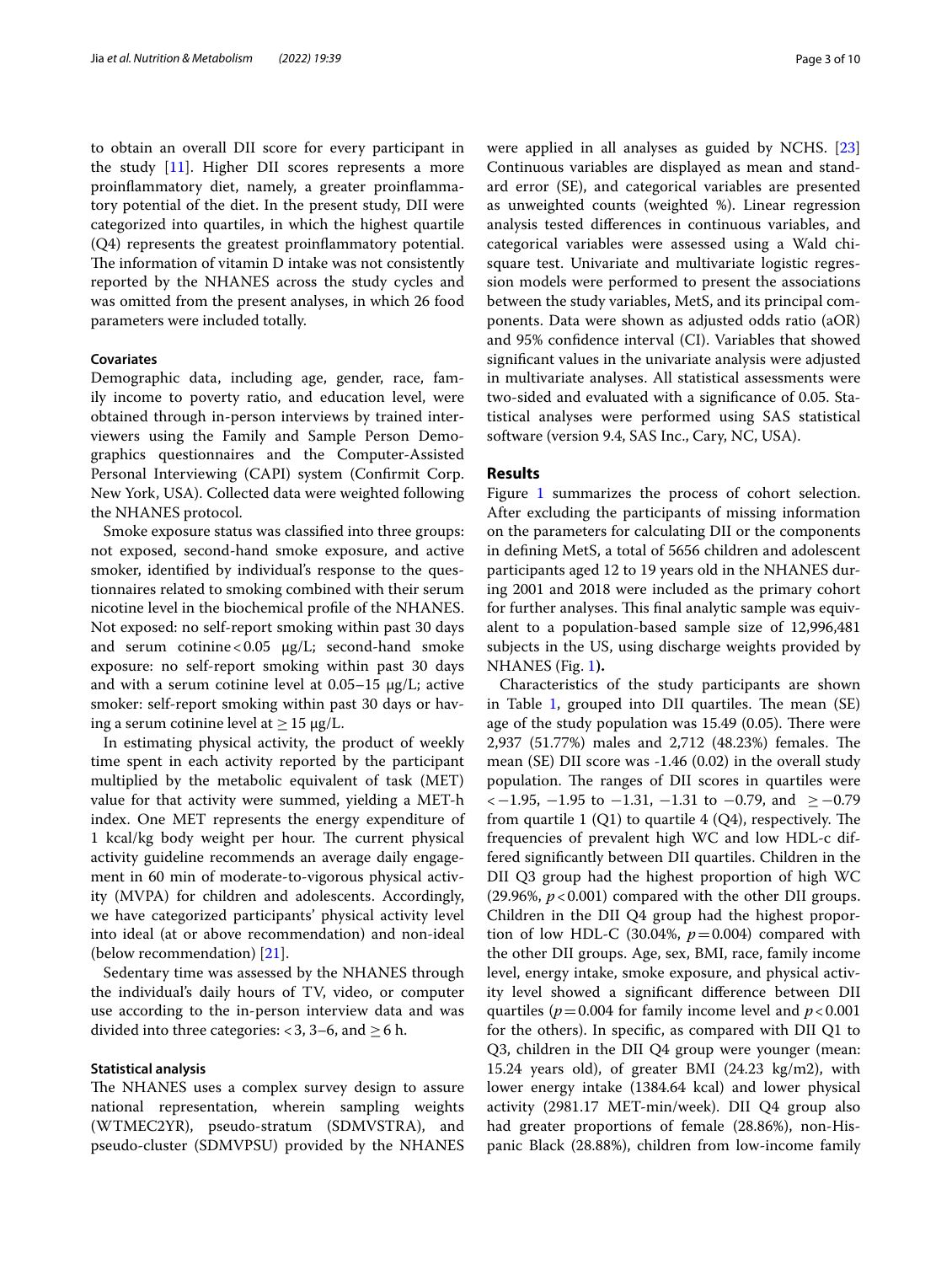

<span id="page-3-0"></span>(26.35%), with secondhand smoke exposure, and active smoker (31.03% and 27.56%). (Table [1](#page-4-0)).

Table [2](#page-5-0) shows the associations between the study variables and MetS, high WC, and low HDL-c. In the

univariate analysis, it was found that DII Q3 and Q4 was signifcantly associated with a higher odds of high WC (OR=1.77, 95% CI: 1.14–2.23; 1.57, 95% CI: 1.23, 2.00, respectively) as compared with the lowest quartile. DII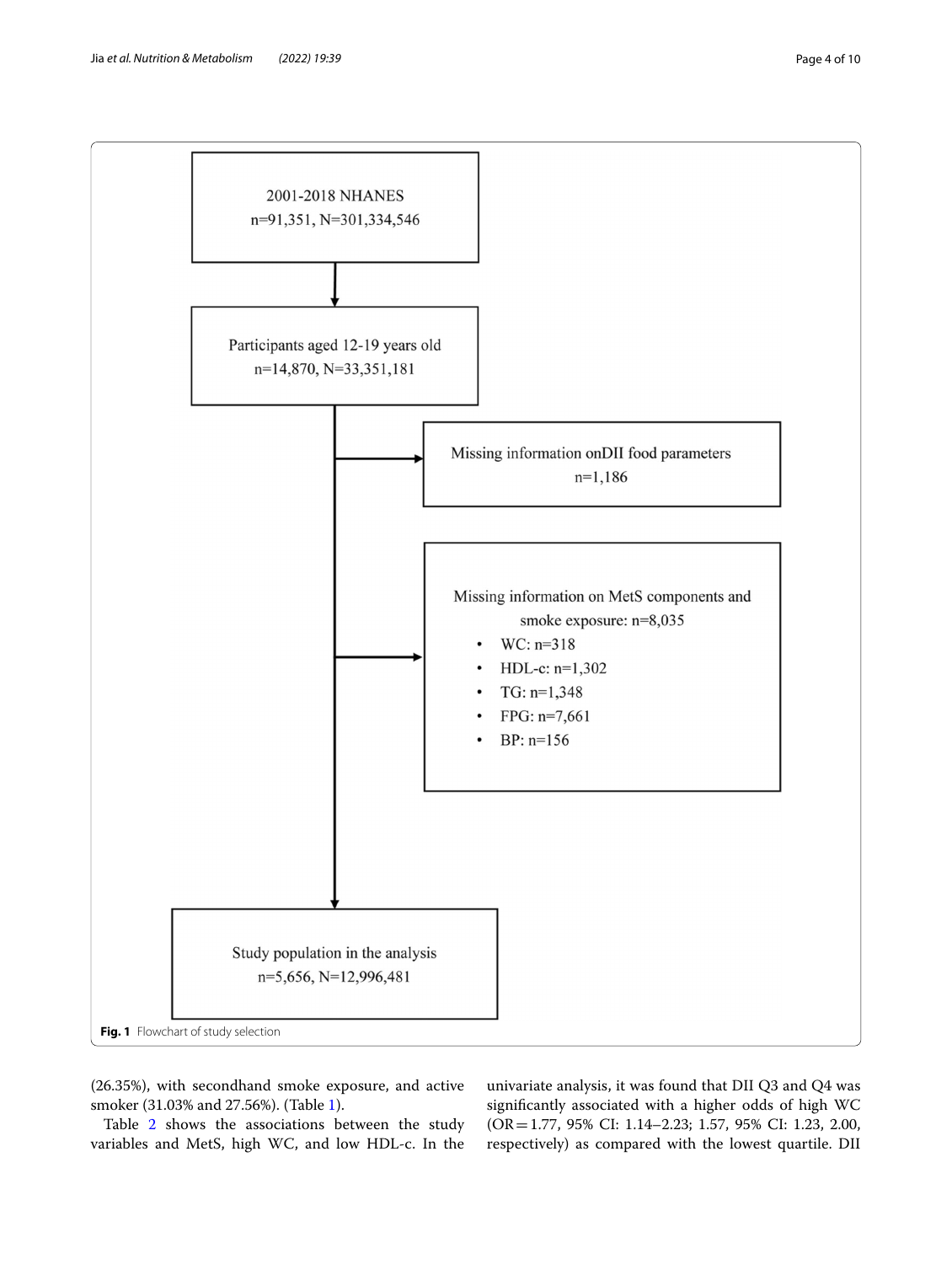#### <span id="page-4-0"></span>**Table 1** Characteristics of study population

|                                            | Overall<br>$n = 5,656$ | DII Q1<br>$(-1.95)$<br>$n = 1414$ | DII Q2<br>$(-1.95 \sim -1.31)$<br>$n = 1414$ | DII <sub>Q3</sub><br>$(-1.31 \sim -0.79)$<br>$n = 1414$ | DII <sub>Q4</sub><br>$(>=-0.79)$<br>$n = 1414$ | p value                |
|--------------------------------------------|------------------------|-----------------------------------|----------------------------------------------|---------------------------------------------------------|------------------------------------------------|------------------------|
| DII score                                  | $-1.46(0.02)$          | $-2.63(0.02)$                     | $-1.61(0.01)$                                | $-1.05(0.00)$                                           | $-0.51(0.01)$                                  | < 0.001 <sup>a</sup>   |
| MetS                                       | 394 (6.83%)            | 82 (23.39%)                       | 94 (25.40%)                                  | 102 (22.48%)                                            | 116 (28.73%)                                   | 0.301 <sup>b</sup>     |
| <b>MetS</b> components                     |                        |                                   |                                              |                                                         |                                                |                        |
| High WC                                    | 1330 (22.87%)          | 259 (19.65%)                      | 304 (23.69%)                                 | 386 (29.96%)                                            | 381 (26.70%)                                   | $<$ 0.001 $b$          |
| Low HDL-c                                  | 1308 (24.57%)          | 265 (21.63%)                      | 314 (24.15%)                                 | 325 (24.17%)                                            | 404 (30.04%)                                   | 0.004 <sup>b</sup>     |
| High TG                                    | 565 (10.61%)           | 151 (26.24%)                      | 144 (25.70%)                                 | 134 (22.77%)                                            | 136 (25.30%)                                   | $0.814^{b}$            |
| High FPG                                   | 943 (17.86%)           | 233 (25.80%)                      | 241 (26.58%)                                 | 236 (22.26%)                                            | 233 (25.35%)                                   | 0.440 <sup>b</sup>     |
| High BP (mmHg)                             | 331 (4.95%)            | 71 (22.08%)                       | 95 (28.87%)                                  | 94 (27.87%)                                             | 71 (21.18%)                                    | 0.427 <sup>b</sup>     |
| Demography                                 |                        |                                   |                                              |                                                         |                                                |                        |
| Age (years)                                | 15.49 (0.05)           | 15.73 (0.09)                      | 15.63 (0.09)                                 | 15.35 (0.08)                                            | 15.24 (0.09)                                   | $< 0.001$ <sup>a</sup> |
| Sex                                        |                        |                                   |                                              |                                                         |                                                | $<$ 0.001 $b$          |
| Male                                       | 2937 (51.77%)          | 913 (32.59%)                      | 753 (25.27%)                                 | 681 (22.20%)                                            | 590 (19.94%)                                   |                        |
| Female                                     | 2712 (48.23%)          | 501 (17.71%)                      | 659 (25.75%)                                 | 732 (27.69%)                                            | 820 (28.86%)                                   |                        |
| $BMl$ (kg/m <sup>2</sup> )                 | 23.78 (0.11)           | 23.28 (0.19)                      | 23.73 (0.19)                                 | 23.92 (0.20)                                            | 24.23 (0.18)                                   | $< 0.001$ <sup>a</sup> |
| Race                                       |                        |                                   |                                              |                                                         |                                                | $<$ 0.001 $b$          |
| Non-Hispanic White                         | 1599 (58.97%)          | 407 (25.18%)                      | 394 (25.44%)                                 | 398 (24.91%)                                            | 400 (24.47%)                                   |                        |
| Non-Hispanic Black                         | 1648 (14.07%)          | 328 (20.12%)                      | 399 (24.91%)                                 | 443 (26.09%)                                            | 478 (28.88%)                                   |                        |
| Mexican American                           | 1517 (13.33%)          | 418 (28.88%)                      | 415 (27.77%)                                 | 351 (23.42%)                                            | 333 (19.93%)                                   |                        |
| Other                                      | 885 (13.64%)           | 261 (28.47%)                      | 204 (24.15%)                                 | 221 (24.70%)                                            | 199 (22.68%)                                   |                        |
| Family income level                        |                        |                                   |                                              |                                                         |                                                | 0.004 <sup>b</sup>     |
| Not poor                                   | 3595 (77.62%)          | 913 (25.37%)                      | 924 (26.54%)                                 | 888 (24.50%)                                            | 870 (23.60%)                                   |                        |
| Poor                                       | 1649 (22.38%)          | 392 (26.16%)                      | 386 (21.66%)                                 | 429 (25.83%)                                            | 442 (26.35%)                                   |                        |
| Lifestyle                                  |                        |                                   |                                              |                                                         |                                                |                        |
| Energy intake (kcal)                       | 2178.13 (19.72)        | 3162.66 (46.45)                   | 2246.48 (26.47)                              | 1875.18 (18.46)                                         | 1384.64 (19.82)                                | $<$ 0.001 $^{\circ}$   |
| Smoke exposure                             |                        |                                   |                                              |                                                         |                                                | $< 0.001^{\rm b}$      |
| Not exposed                                | 2577 (48.57%)          | 719 (28.56%)                      | 699 (27.72%)                                 | 639 (25.41%)                                            | 520 (18.30%)                                   |                        |
| Secondhand smoke exposed                   | 2136 (33.85%)          | 441 (21.65%)                      | 488 (23.16%)                                 | 548 (24.15%)                                            | 659 (31.03%)                                   |                        |
| Active smoker                              | 936 (17.58%)           | 254 (23.94%)                      | 225 (23.86%)                                 | 226 (24.64%)                                            | 231 (27.56%)                                   |                        |
| Sedentary time (hours)                     |                        |                                   |                                              |                                                         |                                                | $0.071^{b}$            |
| $<$ 3                                      | 1708 (39.01%)          | 417 (25.18%)                      | 397 (24.52%)                                 | 418 (23.80%)                                            | 476 (26.50%)                                   |                        |
| $3 - 6$                                    | 2257 (47.88%)          | 549 (24.14%)                      | 604 (27.12%)                                 | 578 (27.10%)                                            | 526 (21.64%)                                   |                        |
| >6                                         | 550 (13.11%)           | 140 (24.63%)                      | 127 (21.13%)                                 | 136 (24.26%)                                            | 147 (29.98%)                                   |                        |
| Physical activity (MET-min/week)           | 3263.04 (73.84)        | 3691.73 (118.65)                  | 3283.25 (133.91)                             | 3062.45 (124.70)                                        | 2981.17 (150.30)                               | $<$ 0.001 $a$          |
| Physical activity, categories <sup>c</sup> |                        |                                   |                                              |                                                         |                                                | $<$ 0.044 $b$          |
| Not ideal                                  | 3547 (62.71%)          | 823 (23.24%)                      | 897 (25.96%)                                 | 900 (25.96%)                                            | 927 (24.84%)                                   |                        |
| Ideal                                      | 2109 (37.29)           | 591 (27.61%)                      | 517 (25.06%)                                 | 514 (23.67%)                                            | 487 (23.66%)                                   |                        |

Unweighted counts (weighted %) are presented for categorical variables and mean (SE) were presented for continuous data

Signifcant variables are shown in bold

DII, dietary infammatory index; FPG, fasting plasma glucose; MetS, metabolic syndrome; WC, waist circumference; HDL-c, high-density lipoprotein cholesterol; TG, triglyceride; BP, blood pressure; MET, Metabolic Equivalent of Task; Q, quartile

<sup>a</sup> Using proc surveyreg procedure

<sup>b</sup> Wald chi-square test

**c** Ideal physical activity:≥180 MET-min/day (i.e., 60 min/day moderate-to-vigorous physical activity); not ideal physical activity: <180 MET-min/day

Q4 was signifcantly associated with increased odds of low HDL-c (OR=1.66; 95% CI: 1.26–2.17) as compared with the lowest quartile. However, after adjusting for all

relevant confounders in the multivariate analysis, they became statistically insignifcant. (Table [2](#page-5-0)).

Table [3](#page-6-0) shows the associations between study variables and high TG, high FPG, and high BP. In the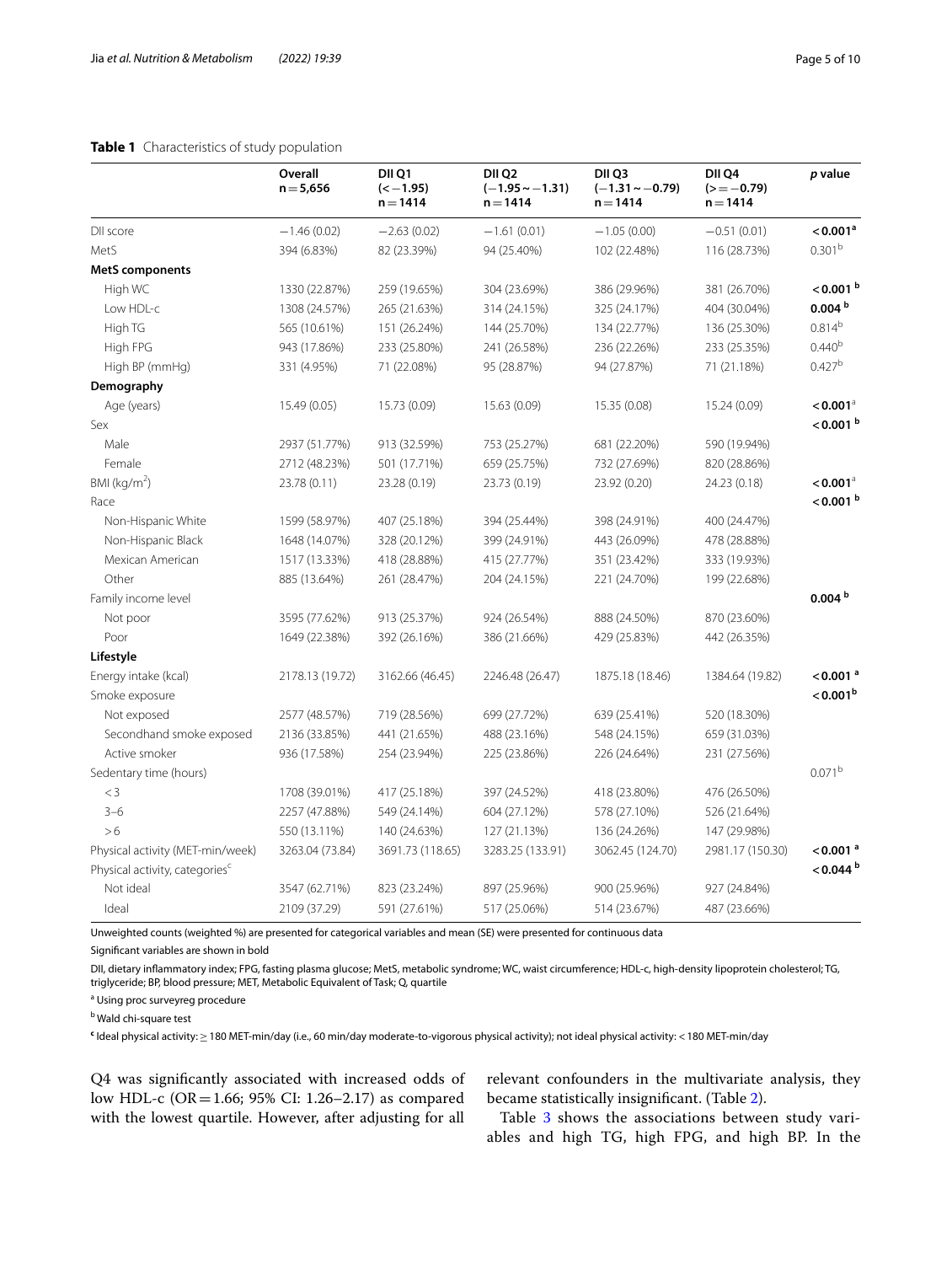|                                     | MetS                                                      |                          | High WC                                         |                          | Low HDL-c                          |                                          |
|-------------------------------------|-----------------------------------------------------------|--------------------------|-------------------------------------------------|--------------------------|------------------------------------|------------------------------------------|
|                                     | Univariate analysis Multivariate<br>OR (95% CI)           | analysis<br>aOR (95% CI) | Univariate analysis Multivariate<br>OR (95% CI) | analysis<br>aOR (95% CI) | Univariate analysis<br>OR (95% CI) | Multivariate<br>analysis<br>aOR (95% CI) |
| <b>DII score</b>                    |                                                           |                          |                                                 |                          |                                    |                                          |
| DII Q1                              | Ref                                                       | Ref                      | Ref                                             | Ref                      | Ref                                | Ref                                      |
| DII Q2                              | 1.09 (0.72, 1.64)                                         | 1.01(0.62, 1.63)         | 1.26 (0.97, 1.63)                               | 0.78(0.49, 1.26)         | 1.15 (0.88, 1.49)                  | 1.04 (0.77, 1.40)                        |
| DII <sub>Q3</sub>                   | 0.98(0.66, 1.46)                                          | 0.80(0.51, 1.24)         | 1.77(1.41, 2.23)                                | 1.41(0.93, 2.13)         | 1.19(0.92, 1.54)                   | 1.02(0.75, 1.40)                         |
| DII Q4                              | 1.31 (0.93, 1.85)                                         | 1.09 (0.73, 1.62)        | 1.57(1.23, 2.00)                                | 0.82(0.47, 1.45)         | 1.66(1.26, 2.17)                   | 1.39 (0.94, 2.06)                        |
| Demography                          |                                                           |                          |                                                 |                          |                                    |                                          |
| BMI ( $kg/m2$ )                     | 1.23(1.20, 1.25)                                          | 1.23(1.20, 1.26)         | 1.77(1.71, 1.84)                                | 1.86 (1.78, 1.94)        | 1.13(1.11, 1.15)                   | 1.14(1.12, 1.16)                         |
| Race                                |                                                           |                          |                                                 |                          |                                    |                                          |
| Non-Hispanic<br>White               | Ref                                                       | Ref                      | Ref                                             | Ref                      | Ref                                | Ref                                      |
| Non-Hispanic<br>Black               | 0.84(0.57, 1.24)                                          | 0.36(0.23, 0.57)         | 1.13 (0.93, 1.38)                               | 0.32(0.23, 0.46)         | 0.62(0.49, 0.79)                   | 0.44(0.34, 0.56)                         |
| Mexican Ameri-<br>can               | 1.91(1.38, 2.65)                                          | 1.60(1.11, 2.32)         | 1.53(1.25, 1.87)                                | 0.86(0.62, 1.20)         | 1.16(0.92, 1.45)                   | 0.99(0.77, 1.27)                         |
| Other                               | 0.88(0.60, 1.29)                                          | 0.97 (0.63, 1.49)        | $1.01$ (0.77, 1.31)                             | 0.82(0.54, 1.24)         | 0.91 (0.70, 1.19)                  | 0.94(0.71, 1.24)                         |
| <b>Family income level</b>          |                                                           |                          |                                                 |                          |                                    |                                          |
| Not poor                            | Ref                                                       |                          | Ref                                             | Ref                      | Ref                                |                                          |
| Poor                                | 1.26 (0.93, 1.71)                                         | ÷,                       | 1.41(1.17, 1.69)                                | 1.43 (1.01, 2.03)        | 1.13(0.93, 1.37)                   | ÷                                        |
| Lifestyle                           |                                                           |                          |                                                 |                          |                                    |                                          |
| Energy intake<br>(kcal)             | 1.00 (1.00, 1.00)                                         |                          | 1.00(1.00, 1.00)                                | 1.00(1.00, 1.00)         | 1.00(1.00, 1.00)                   | 1.00 (1.00, 1.00)                        |
| Smoke exposure                      |                                                           |                          |                                                 |                          |                                    |                                          |
| Not exposed                         | Ref                                                       | Ref                      | Ref                                             | Ref                      | Ref                                |                                          |
| Secondhand<br>smoke exposed         | 1.66(1.22, 2.24)                                          | 1.49(1.04, 2.13)         | 1.31(1.07, 1.61)                                | 0.86(0.60, 1.24)         | 1.02 (0.85, 1.23)                  |                                          |
| Active smoker                       | 1.71(1.18, 2.48)                                          | 1.45(0.75, 1.75)         | 1.03 (0.78, 1.36)                               | 0.27(0.17, 0.44)         | 1.15 (0.88, 1.50)                  |                                          |
| Sedentary time (hours)              |                                                           |                          |                                                 |                          |                                    |                                          |
| $<$ 3                               | Ref                                                       | Ref                      | Ref                                             | Ref                      | Ref                                | $\overline{\phantom{0}}$                 |
| $3 - 6$                             | 2.00(1.41, 2.84)                                          | 1.42 (0.90, 2.23)        | 1.49 (1.22, 1.82)                               | 1.12(0.81, 1.54)         | 1.01(0.84, 1.21)                   |                                          |
| >6                                  | 2.72 (1.85, 4.00)                                         | 1.43 (0.91, 2.24)        | 1.87 (1.48, 2.38)                               | 0.87(0.52, 1.44)         | 0.99(0.72, 1.35)                   |                                          |
| Physical activity<br>(MET-min/week) | 1.00 (1.00, 1.00)                                         |                          | 1.00(1.00, 1.00)                                | $\equiv$                 | 1.00(1.00, 1.00)                   | $\overline{a}$                           |
|                                     | Physical activity (MET-min/week), categories <sup>a</sup> |                          |                                                 |                          |                                    |                                          |
| Not ideal                           | Ref                                                       | Ref                      | Ref                                             |                          | Ref                                |                                          |
| Ideal                               | 0.73(0.53, 0.99)                                          | 0.72(0.47, 1.10)         | 0.82(0.67, 1.00)                                |                          | 1.00 (0.84, 1.19)                  |                                          |

#### <span id="page-5-0"></span>**Table 2** Associations between study variables, prevalent MetS, high WC and low HDL-c

Signifcant values are shown in bold. Missing values in each variable were excluded from the analyses

*DII* dietary infammatory index, *FPG* fasting plasma glucose, *MetS* metabolic syndrome, *WC* waist circumference, *HDL-c* high-density lipoprotein cholesterol, *TG* triglyceride, *BP* blood pressure, *MET* metabolic equivalent of task, *Q* quartile

<sup>a</sup> Ideal physical activity: ≥ 180 MET-min/day (i.e., 60 min/day moderate-to-vigorous physical activity); Not ideal physical activity: < 180 MET-min/day

univariate analysis, DII in quartiles was not signifcantly associated with any of the metabolic components. However, after adjusting for relevant confounders in the multivariate analysis, DII Q4 was signifcantly and independently associated with increased odds of high BP ( $aOR = 2.27$ , 95% CI: 1.02–5.07) as compared with the lowest DII quartile (Table [3](#page-6-0)).

Table [4](#page-7-0) shows the associations between DII in quartiles and MetS stratifed by the children's physical activity level. After adjustments, no signifcant association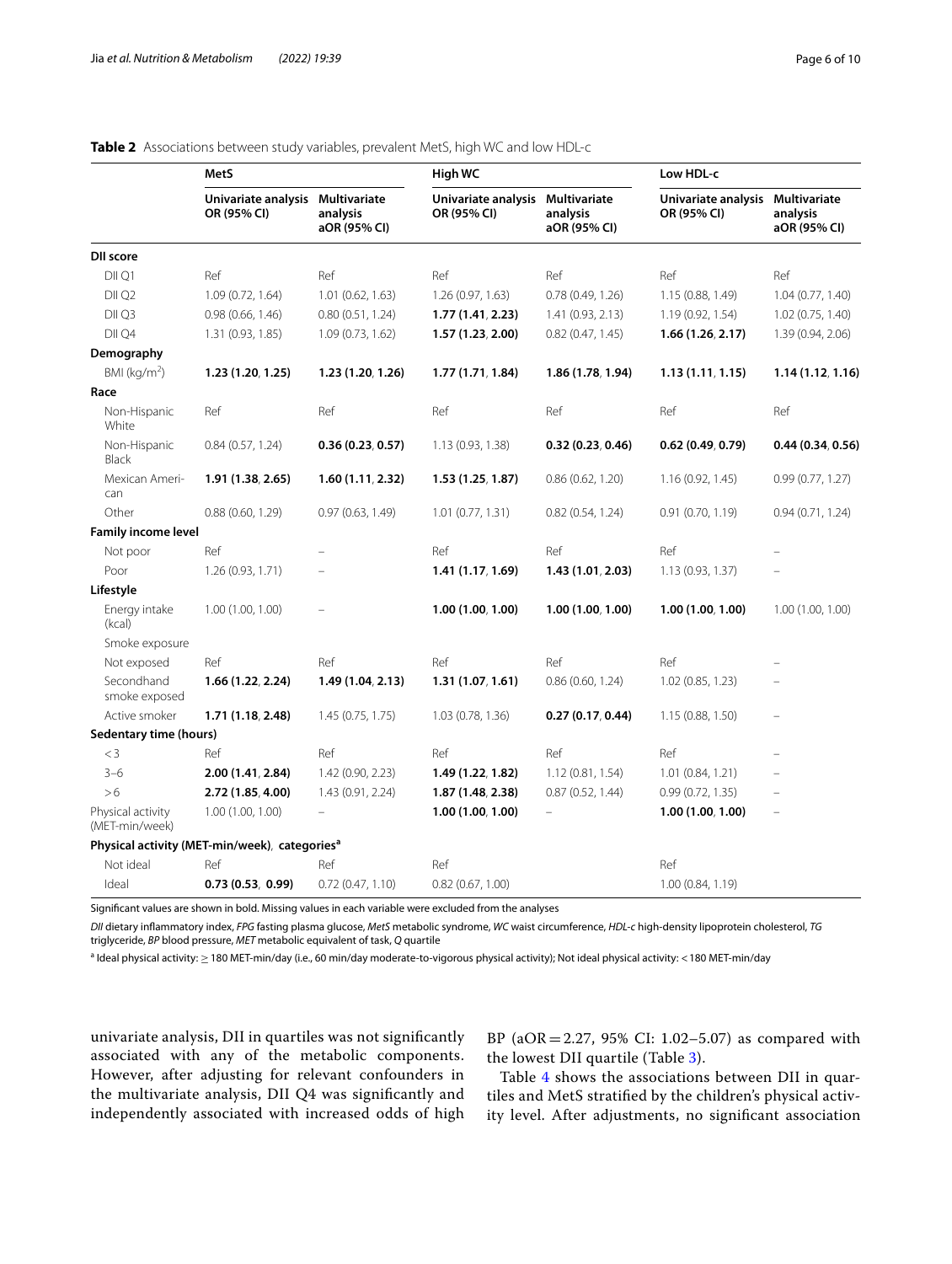|                                     | <b>High TG</b>                                            |                                          | <b>High FPG</b>                                 |                          | <b>High BP</b>                     |                                                 |
|-------------------------------------|-----------------------------------------------------------|------------------------------------------|-------------------------------------------------|--------------------------|------------------------------------|-------------------------------------------------|
|                                     | Univariate analysis<br>OR (95% CI)                        | Multivariate<br>analysis<br>aOR (95% CI) | Univariate analysis Multivariate<br>OR (95% CI) | analysis<br>aOR (95% CI) | Univariate analysis<br>OR (95% CI) | <b>Multivariate</b><br>analysis<br>aOR (95% CI) |
| <b>DII score</b>                    |                                                           |                                          |                                                 |                          |                                    |                                                 |
| DII Q1                              | Ref                                                       | Ref                                      | Ref                                             | Ref                      | Ref                                | Ref                                             |
| DII Q2                              | 0.87(0.56, 1.35)                                          | 0.95(0.69, 1.31)                         | 1.03 (0.80, 1.33)                               | 1.04(0.81, 1.35)         | 1.32 (0.87, 2.01)                  | 2.09 (0.88, 4.95)                               |
| DII <sub>Q3</sub>                   | 0.83(0.53, 1.30)                                          | 0.81(0.56, 1.17)                         | 0.86(0.67, 1.10)                                | 0.87(0.68, 1.12)         | 1.31 (0.84, 2.05)                  | 2.17 (0.89, 5.28)                               |
| DII Q4                              | 0.92(0.61, 1.41)                                          | 0.92(0.67, 1.26)                         | 1.04(0.82, 1.31)                                | 1.03 (0.81, 1.31)        | 1.01 (0.65, 1.56)                  | 2.27 (1.02, 5.07)                               |
| Demography                          |                                                           |                                          |                                                 |                          |                                    |                                                 |
| BMI                                 | 1.10(1.09, 1.12)                                          | 1.11 (1.09, 1.13)                        | 1.03(1.01, 1.05)                                | 1.03(1.01, 1.05)         | 1.10(1.08, 1.12)                   | 1.12(1.09, 1.15)                                |
| Race                                |                                                           |                                          |                                                 |                          |                                    |                                                 |
| Non-Hispanic<br>White               | Ref                                                       | Ref                                      | Ref                                             | Ref                      | Ref                                | Ref                                             |
| Non-Hispanic<br><b>Black</b>        | 0.35(0.25, 0.50)                                          | 0.23(0.16, 0.34)                         | 0.78(0.58, 1.06)                                | 0.73(0.54, 0.98)         | 2.44 (1.75, 3.42)                  | 1.13(0.71, 1.81)                                |
| Mexican Ameri-<br>can               | 1.16 (0.90, 1.49)                                         | 0.95(0.73, 1.24)                         | 1.61(1.26, 2.07)                                | 1.56 (1.22, 1.99)        | 0.92(0.59, 1.44)                   | 0.58(0.31, 1.09)                                |
| Other                               | 0.95(0.69, 1.30)                                          |                                          | 1.17 (0.88, 1.57)                               | 1.16 (0.87, 1.55)        | 1.00(0.63, 1.58)                   | 0.46(0.16, 1.35)                                |
| <b>Family income level</b>          |                                                           |                                          |                                                 |                          |                                    |                                                 |
| Not poor                            | Ref                                                       | Ref                                      | Ref                                             |                          | Ref                                |                                                 |
| Poor                                | 1.30(1.02, 1.66)                                          | 1.30 (0.99, 1.69)                        | 1.13(0.89, 1.45)                                |                          | 1.10(0.83, 1.46)                   |                                                 |
| Lifestyle                           |                                                           |                                          |                                                 |                          |                                    |                                                 |
| Energy intake                       | 1.00(1.00, 1.00)                                          |                                          | 1.00(1.00, 1.00)                                |                          | 1.00(1.00, 1.00)                   | 1.00(1.00, 1.00)                                |
| Smoke exposure                      |                                                           |                                          |                                                 |                          |                                    |                                                 |
| Not exposed                         | Ref                                                       | Ref                                      | Ref                                             | ÷                        | Ref                                | Ref                                             |
| Secondhand<br>smoke exposed         | 1.20 (0.93, 1.54)                                         | 1.18 (0.90, 1.54)                        | 1.09 (0.88, 1.35)                               |                          | 1.66(1.14, 2.43)                   | 0.99(0.56, 1.73)                                |
| Active smoker                       | 1.66(1.23, 2.23)                                          | 1.35 (0.98, 1.87)                        | 1.21 (0.91, 1.60)                               |                          | 1.23(0.77, 1.95)                   | 0.69(0.34, 1.44)                                |
| Sedentary time                      |                                                           |                                          |                                                 |                          |                                    |                                                 |
| $<$ 3                               | Ref                                                       | Ref                                      | Ref                                             | Ref                      | Ref                                |                                                 |
| $3 - 6$                             | 1.37(1.04, 1.81)                                          | 1.20 (0.89, 1.63)                        | 1.32 (1.04, 1.69)                               | 1.26 (0.98, 1.62)        | 1.17(0.81, 1.68)                   |                                                 |
| >6                                  | 1.58(1.08, 2.31)                                          | 1.27 (0.82, 1.96)                        | 2.10 (1.47, 2.99)                               | 2.01 (1.38, 2.92)        | 1.21 (0.68, 2.16)                  |                                                 |
| Physical activity<br>(MET-min/week) | 1.00 (1.00, 1.00)                                         |                                          | 1.00(1.00, 1.00)                                |                          | 1.00(1.00, 1.00)                   | 1.00(1.00, 1.00)                                |
|                                     | Physical activity (MET-min/week), categories <sup>a</sup> |                                          |                                                 |                          |                                    |                                                 |
| Not ideal                           | Ref                                                       |                                          | Ref                                             |                          | Ref                                |                                                 |
| Ideal                               | 0.88(0.70, 1.11)                                          |                                          | 1.11 (0.90, 1.38)                               |                          | 0.67(0.46, 0.98)                   |                                                 |

#### <span id="page-6-0"></span>**Table 3** Associations between study variables, high TG, high FPG and high BP

Signifcant values are shown in bold. Missing values in each variable were excluded from the analyses

*DII* dietary infammatory index, *FPG* fasting plasma glucose, *MetS* metabolic syndrome, *WC* waist circumference, *HDL-c* high-density lipoprotein cholesterol, *TG* triglyceride, *BP* blood pressure, *MET* metabolic equivalent of task, *Q* quartile

<sup>a</sup> Ideal physical activity: ≥ 180 MET-min/day (i.e., 60 min/day moderate-to-vigorous physical activity); Not ideal physical activity: < 180 MET-min/day

between higher DII and MetS among physical activity subgroups was observed (Table [4\)](#page-7-0).

#### **Discussion**

The present study aimed to determine the associations between DII and MetS among children and adolescents. After adjusting for relevant confounders, US children and adolescents aged 12–19 years old who had highest DII were more likely to have high BP than those with low DII. However, higher DII seemed not signifcantly associated with prevalent MetS.

For adult population, more and more shreds of evidence displayed the associations between DII and MetS. For example, a previous study suggested the association between DII scores and MetS among 17,689 adults in the US and reinforced the view that diet plays a vital role in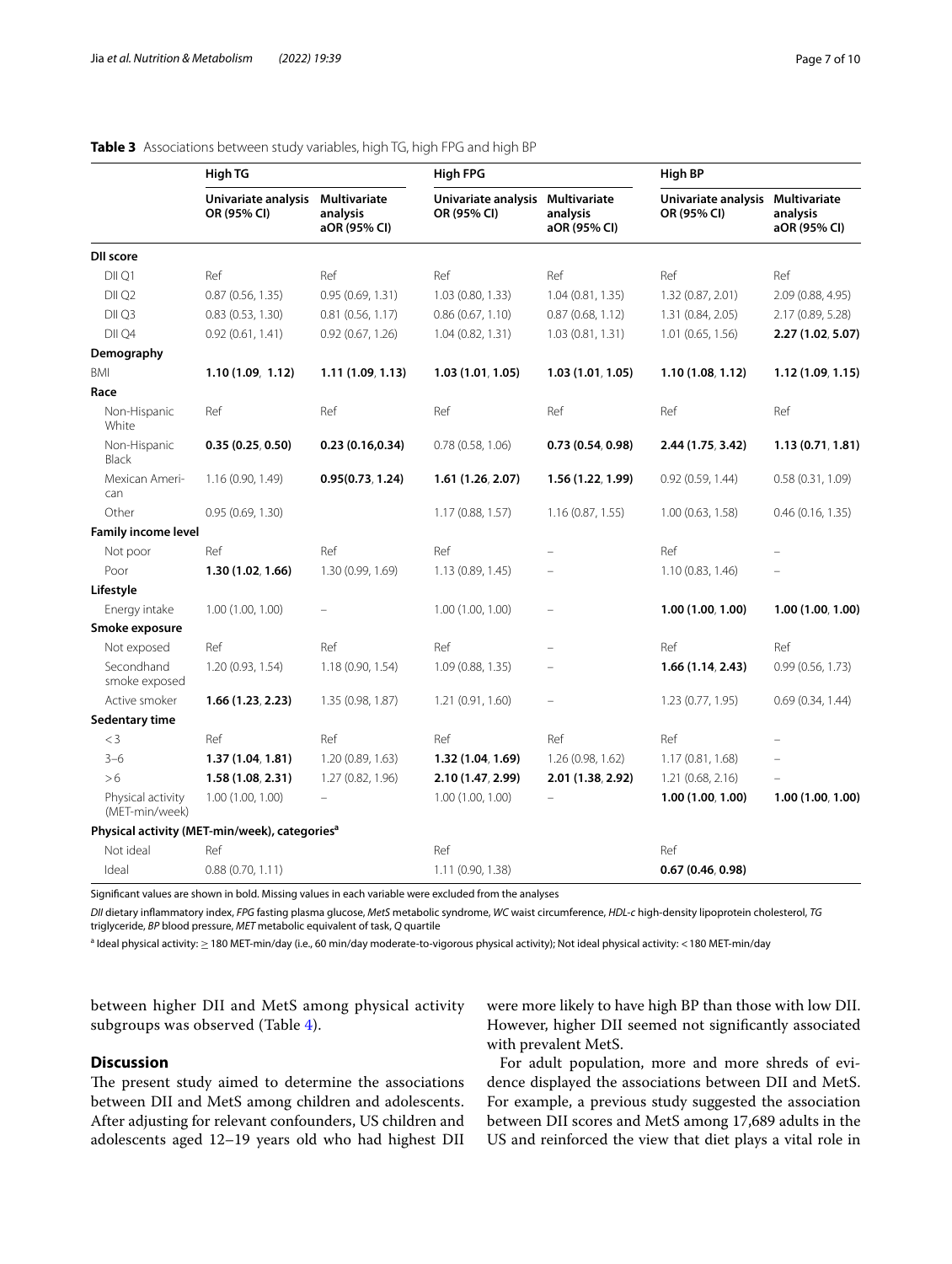<span id="page-7-0"></span>**Table 4** Associations between DII and MetS, stratifed by physical activity level

|                                | DII 02<br>aOR (95% CI) | DII 03<br>aOR (95% CI)                                | DII 04<br>aOR (95% CI) |
|--------------------------------|------------------------|-------------------------------------------------------|------------------------|
| Physical activity <sup>a</sup> |                        |                                                       |                        |
| Not ideal $(n = 3541)$         |                        | $0.68(0.38,1.20)$ $0.73(0.40,1.31)$ $0.89(0.55,1.46)$ |                        |
| Ideal ( $n = 2106$ )           |                        | 1.65 (0.79,3.43) 0.92 (0.45,1.88) 1.38 (0.74,2.59)    |                        |

Adjusted for BMI, race, smoke exposure and sedentary time

*DII* dietary infammatory index, *MetS* metabolic syndrome, *MET* metabolic equivalent of task, *Q* quartile

a Ideal physical activity:  $\geq$  180 MET-min/day (i.e., 60 min/day moderate-tovigorous physical activity); not ideal physical activity:<180 MET-min/day

the occurrence of cardiovascular diseases [\[22](#page-9-5)]. Another study with 9,291 Korean adults showed that the top DII quartile (Q4) was positively associated with MetS prevalence in men and postmenopausal women [[15](#page-8-13)]. In that study, the top DII quartile was also positively associated with prevalent hyperglycemia in men and central obesity in postmenopausal women. Further, the results of a systematic review by Yi et al. revealed signifcant positive associations of higher DII with MetS, abdominal obesity, high blood pressure, hyperglycemia, and hypertriglyceridemia [\[18](#page-9-0)].

Dietary pattern analysis, rather than a single nutrient or food intake, can be used to investigate associations between food intake and diseases in specifc populations [[9\]](#page-8-15). Some previous studies analyzing the dietary patterns of children and adolescents have been conducted in Europe and Australia [\[10](#page-8-8), [23,](#page-9-4) [24\]](#page-9-6), in which a relationship between the Westernized dietary pattern and increased risk of MetS was observed. A study in Korea reported white rice and kimchi consuming were associated with lower weight and higher HDL cholesterol, and oil and seasoned vegetable consuming were signifcantly associated with a lower weight, WC, and serum insulin level, whereas fast-food and soda consuming correlated with higher WC, serum insulin and BMI [\[25](#page-9-7)].

Despite the studies focusing on the DII and MetS in adults, and the dietary patterns in children cited above, evidence about the potential relationship between DII and MetS components among children is not sufficient. A previous cross-sectional study with 532 European adolescents indicated higher DII were associated with increased levels of various infammatory markers such as TNF-α, IL-1, 2, IFN-γ, and vascular cell adhesion, providing a validation on the use of DII in adolescents [\[12\]](#page-8-10). A recent study by Kurklu et al. may be the only one in the medical literature assessing the role of DII on pediatric MetS, analyzing data of 343 adolescents and suggesting a signifcant association between higher DII scores and

an increased risk of MetS along with several MetS components [\[26](#page-9-8)]. However, the single-center design and the small sample size in that study limit its results for further interpretation. To the best of our knowledge, the present analysis was the frst to assess the potential associations between DII, MetS and its components in children and adolescents with a large, nationally representative data.

Benefts of physical exercise on metabolic health were reported by a long list of studies in the literature. One study using data during the NHANES 2007–2010 showed that leisure-time physical activity is associated with increases in longevity [\[21\]](#page-9-3). Another previous study highlighted the health benefts of physical activity against MetS in pediatric populations [\[27](#page-9-9)]. A previous metaanalysis indicated that physical exercise could improve the infammatory state in obese children [\[28](#page-9-10)]. Other studies also suggested that physical activity might play a role in decreasing insulin resistance and MetS in children and adolescents [\[29](#page-9-11), [30\]](#page-9-12). In the present study, stratifed analysis was done by whether the physical activity level was ideal or not, but there seemed no signifcant association between DII and MetS among diferent physical activity level categories.

A previous clinical study found that the nutrition education was efective to improve the knowledge, dietary habits, and physical activity of the participants. Furthermore, the modifcation of the diet, i.e., higher intake of polyphenols (favonoids and anthocyanins), fber, polyunsaturated fatty acids (PUFA), PUFA n-3, and lower intake of saturated fatty acids (SFA) had a signifcant impact on the improvement of some MetS components before pharmacologic intervention [[31](#page-9-13)]. Although no direct causal inference could be made based on the cross-sectional nature of the present analysis, our fndings did highlight the relevance of infammatory dietary pattern with abnormal BP among children and adolescents. Future longitudinal studies are needed to investigate whether a reduction in dietary components that have been linked to infammation decreases MetS risk among this specifc population.

#### **Strengths and limitation**

The present study had several strengths. Firstly, data from NHANES were drawing from a large and diverse sample of non-institutionalized subjects, where the fndings are likely generalizable to the overall U.S. population. Secondly, the MetS components were objectively measured and documented. Thirdly, various demographic and lifestyle factors were carefully adjusted. Fourthly, stratifed analysis was performed to assess the potential modifying efect of physical activity in association between DII and MetS. There are also several limitations. It is a cross-sectional study, which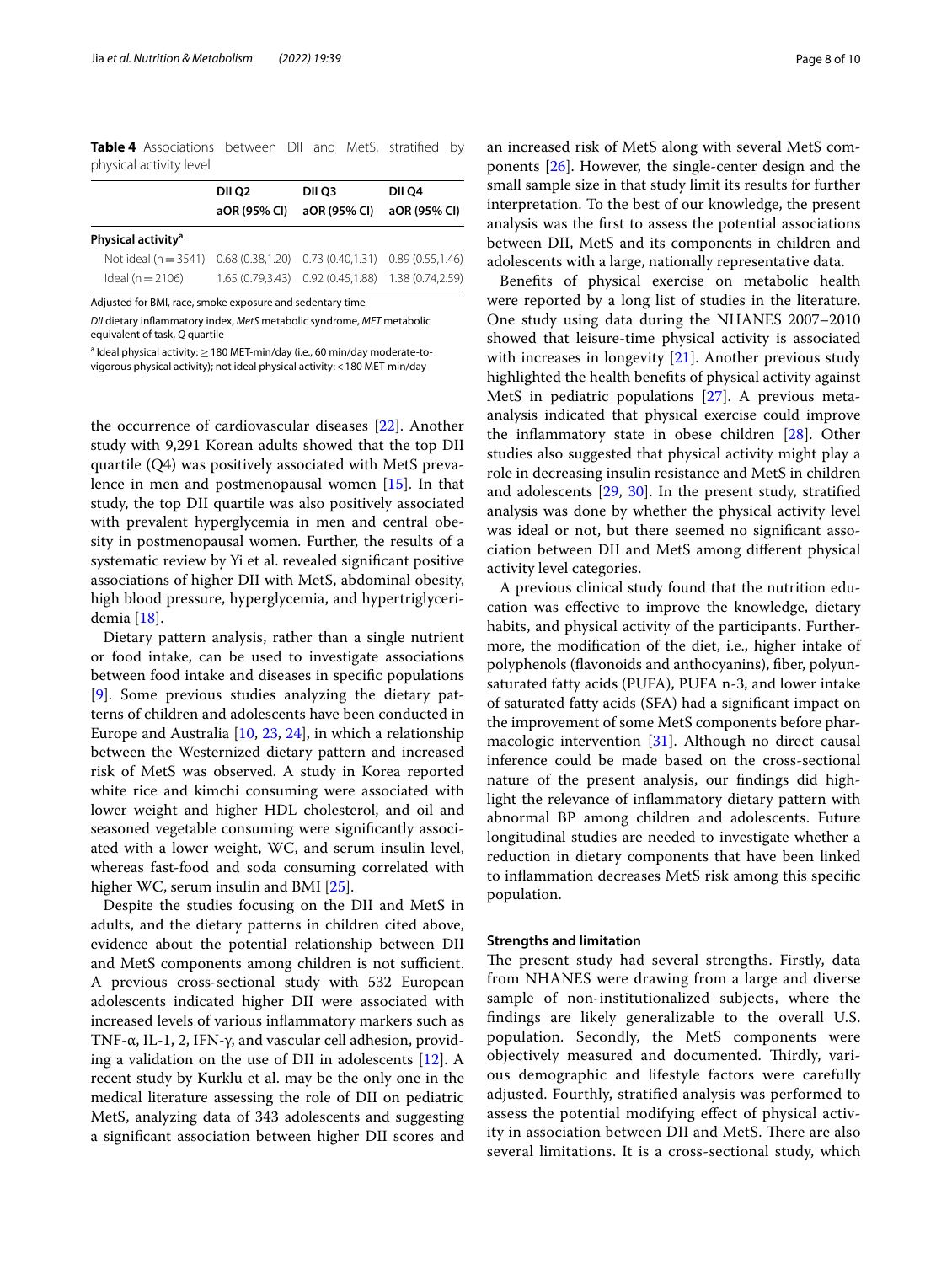causal inferences cannot be made. Dietary recall information and part of the covariates included are based on interviews and questionnaires; thus, inaccurate reporting or recall bias may have occurred. Physical activity levels and sedentary behavior were assessed through questionnaires but not objective measures such as accelerometer. Lastly, there may also be unknown confounders not included in the NHANES data.

### **Conclusions**

This study found associations between DII assessed pro-infammatory diet and high BP in children and adolescent. The findings emphasize the relevance of healthy diet and components of MetS, and contribute to future policymaking and strategy optimizing in promoting children' health.

#### **Abbreviations**

MetS: Metabolic syndrome; TNFα: Tumor necrosis factor-alpha; hsCRP: High sensitivity C-reactive protein; NHANES: Nutrition Examination Survey; CDC: Centers for Disease Control and Prevention; NCHS: National Center for Health Statistics; MEC: Mobile examination center.

#### **Supplementary Information**

The online version contains supplementary material available at [https://doi.](https://doi.org/10.1186/s12986-022-00673-5) [org/10.1186/s12986-022-00673-5](https://doi.org/10.1186/s12986-022-00673-5).

<span id="page-8-14"></span>**Additional fle 1**. **Supplementary Table 1**. Age specifc cut-of points for MetS components of children and adolescents 12-19 years.

#### **Acknowledgements**

The authors acknowledge the efforts of the US's National Center for Health Statistics (NCHS) in creation of the National Health and Nutrition Examination Survey Data. The interpretation and reporting of these data are the sole responsibility of the authors.

#### **Author contributions**

Conceptualization, GHJ and CCW; methodology, CCW and CHS; software, CCW and CHS; validation, GHJ, CHS; formal analysis, CCW.; investigation, GHJ; resources, GHJ, CCW and CHS; data curation, GHJ, CCW and CHS; writing original draft preparation, GHJ, CCW. and CHS; writing—review and editing, CCW and CHS; visualization, CCW; supervision, CHS; project administration, GHJ. All authors have read and agreed to the published version of the manuscript. All authors read and approved the fnal manuscript.

#### **Funding**

None.

#### **Availability of data and materials**

The datasets analysed during the current study are available in this article.

#### **Declarations**

#### **Ethics approval and consent to participate**

The NHANES was reviewed and approved through the NCHS Research Ethics Review Board, and each participant provided informed consent [\(https://www.](https://www.cdc.gov/nchs/nhanes/irba98.htm) [cdc.gov/nchs/nhanes/irba98.htm\)](https://www.cdc.gov/nchs/nhanes/irba98.htm). Additionally, all NHANES data released by the NCHS is de-identifed, and remained anonymous during data analysis.

#### **Consent for publication**

Not applicable.

#### **Competing interests**

The authors have declared that no competing interests exist.

#### **Author details**

<sup>1</sup> Sports Teaching Department, Shanghai University of Medicine and Health Sciences, Shanghai, China. <sup>2</sup> Department of Exercise and Health Promotion, College of Kinesiology and Health, Chinese Culture University, Taipei, Taiwan. 3 <sup>3</sup> Department of Exercise and Health Promotion, Graduate Institute of Sport Coaching Science, College of Kinesiology and Health, Chinese Culture University, No. 55, Hwa-Kang Road, Yang-Ming-Shan, Taipei City 11114, Taiwan. <sup>4</sup>Department of Healthcare Information and Management, School of Health Technology, Ming Chuan University, Taipei, Taiwan.

Received: 21 February 2022 Accepted: 30 May 2022 Published online: 13 June 2022

#### **References**

- <span id="page-8-0"></span>Wittcopp C, Conroy R. Metabolic syndrome in children and adolescents. Pediatr Rev. 2016;37(5):193–202.
- <span id="page-8-1"></span>2. Berenson GS, Srinivasan SR, Bao W, Newman WP 3rd, Tracy RE, Wattigney WA. Association between multiple cardiovascular risk factors and atherosclerosis in children and young adults. The Bogalusa Heart Study. N Engl J Med. 1998; 338(23):1650–6.
- <span id="page-8-2"></span>3. DeBoer MD. Assessing and managing the metabolic syndrome in children and adolescents. Nutrients. 2019;11(8):1788.
- <span id="page-8-3"></span>4. Yang L, Cao C, Kantor ED, Nguyen LH, Zheng X, Park Y, Giovannucci EL, Matthews CE, Colditz GA, Cao Y. Trends in sedentary behavior among the US population, 2001–2016. JAMA. 2019;321(16):1587–97.
- <span id="page-8-4"></span>5. Liao J, Cao C, Hur J, Cohen J, Chen W, Zong X, Colditz G, Yang L, Stamatakis E, Cao Y. Association of sedentary patterns with body fat distribution among US children and adolescents: a population-based study. Int J Obes (Lond). 2021;45(9):2048–57.
- <span id="page-8-5"></span>6. Del Mar BM, Mafeis C, Llompart I, Pons A, Tur JA. Dietary factors associated with subclinical infammation among girls. Eur J Clin Nutr. 2013;67(12):1264–70.
- <span id="page-8-6"></span>7. Khayyatzadeh SS, Bagherniya M, Fazeli M, Khorasanchi Z, Bidokhti MS, Ahmadinejad M, et al. A Western dietary pattern is associated with elevated level of high sensitive C-reactive protein among adolescent girls. Eur J Clin Invest. 2018;48(4).
- <span id="page-8-7"></span>8. Schwingshackl L, Hoffmann G. Mediterranean dietary pattern, inflammation and endothelial function: a systematic review and meta-analysis of intervention trials. Nutr Metab Cardiovasc Dis. 2014;24(9):929–39.
- <span id="page-8-15"></span>9. Kim RJ, Wang L, Worley S, Leonard D. Nut consumption and metabolic syndrome in US adolescents. Public Health Nutr. 2018;21(17):3245–52.
- <span id="page-8-8"></span>10. Velázquez-López L, Santiago-Díaz G, Nava-Hernández J, Muñoz-Torres AV, Medina-Bravo P, Torres-Tamayo M. Mediterranean-style diet reduces metabolic syndrome components in obese children and adolescents with obesity. BMC Pediatr. 2014;14:175.
- <span id="page-8-9"></span>11. Shivappa N, Steck SE, Hurley TG, Hussey JR, Hébert JR. Designing and developing a literature-derived, population-based dietary infammatory index. Public Health Nutr. 2014;17(8):1689–96.
- <span id="page-8-10"></span>12. Shivappa N, Hebert JR, Marcos A, Diaz LE, Gomez S, Nova E, et al. Association between dietary infammatory index and infammatory markers in the HELENA study. Mol Nutr Food Res. 2017;61(6):10.
- <span id="page-8-11"></span>13. Hafner SM. The metabolic syndrome: infammation, diabetes mellitus, and cardiovascular disease. Am J Cardiol. 2006;97(2A):3A-11A.
- <span id="page-8-12"></span>14. Koh KK, Han SH, Quon MJ. Infammatory markers and the metabolic syndrome: insights from therapeutic interventions. J Am Coll Cardiol. 2005;46(11):1978–85.
- <span id="page-8-13"></span>15. Kim HY, Lee J, Kim J. Association between Dietary Infammatory Index and Metabolic Syndrome in the General Korean Population. Nutrients. 2018;10(5):648.
- 16. Nikniaz L, Nikniaz Z, Shivappa N, Hébert JR. The association between dietary infammatory index and metabolic syndrome components in Iranian adults. Prim Care Diabetes. 2018;12(5):467–72.